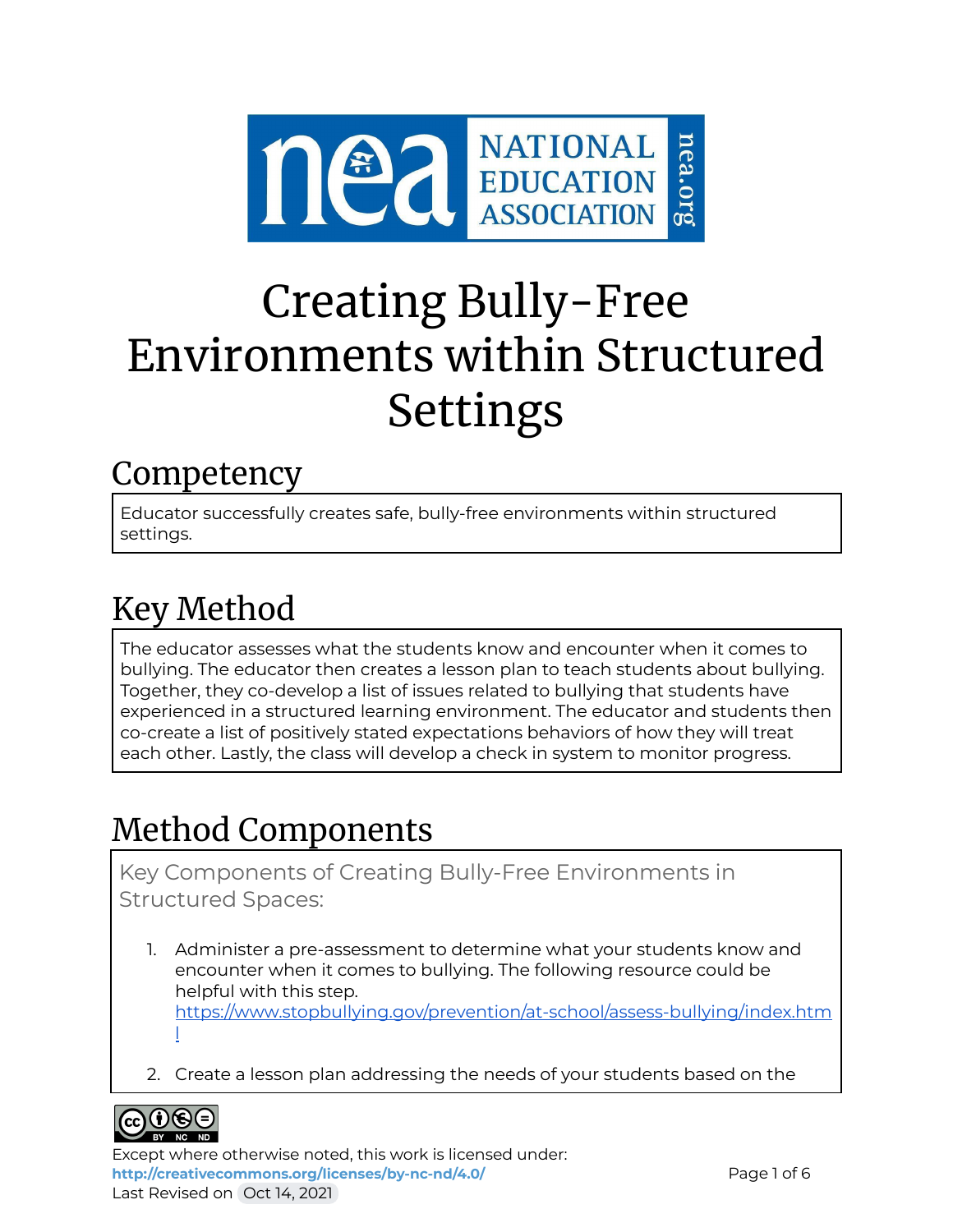pre-assessment. Make sure to include the definition of bullying, how you will engage students in this lesson, and any resources you're using.

- 3. Identify the structured spaces in your school, what makes them structured and give examples.
- 4. Identify with your students the types of bullying that occur in structured learning settings in your school. Include differences in cultural backgrounds, sexuality, gender identity, religion, and ethnicity among students that can act as catalysts for bullying behaviors.
- 5. Involve your students in creating a list of expectations regarding bullying issues in your learning environments. These should be stated positively and support school-wide policies. Examples might be: a classroom constitution, compact, or contract, behavior matrix, etc.
- 6. Work together to develop a system to monitor how everyone is responding to the expectations set together. Examples to monitor progress might be: class meetings, checks with students, surveys, etc.

### Supporting Rationale and Research

Cornell, D. & Limber, S.P. (2015). "Law and policy on the concept of bullying at school." American Psychologist, 70.4, 333-43. <https://www.apa.org/pubs/journals/releases/amp-a0038558.pdf>

Englander, Elizabeth. (2012). Cyberbullying among 11,700 Elementary School Students, 2010–2012. In MARC Research Reports. Paper 4. [http://vc.bridgew.edu/cgi/viewcontent.cgi?article=1005&context=marc\\_reports](http://vc.bridgew.edu/cgi/viewcontent.cgi?article=1005&context=marc_reports)

Press Office (2012). "U.S. Department of Education Provides Guidance to Help Classroom Teachers Combat Bullying." U.S. Department of Education. [https://www.ed.gov/news/press-releases/us-department-education-provides-guida](https://www.ed.gov/news/press-releases/us-department-education-provides-guidance-help-classroom-teachers-combat-bullying) [nce-help-classroom-teachers-combat-bullying](https://www.ed.gov/news/press-releases/us-department-education-provides-guidance-help-classroom-teachers-combat-bullying)

Rigby, K. & Slee, P.T. (2008). "Interventions to reduce bullying." International Journal of Adolescent Medicine and Health, 20, 165-83. [http://www.bullyingawarenessweek.org/pdf/Bullying\\_Prevention\\_Strategies\\_in\\_Sch](http://www.bullyingawarenessweek.org/pdf/Bullying_Prevention_Strategies_in_Schools_Ken_Rigby.pdf) [ools\\_Ken\\_Rigby.pdf](http://www.bullyingawarenessweek.org/pdf/Bullying_Prevention_Strategies_in_Schools_Ken_Rigby.pdf)



Except where otherwise noted, this work is licensed under: **<http://creativecommons.org/licenses/by-nc-nd/4.0/>** Page 2 of 6 Last Revised on Oct 14, 2021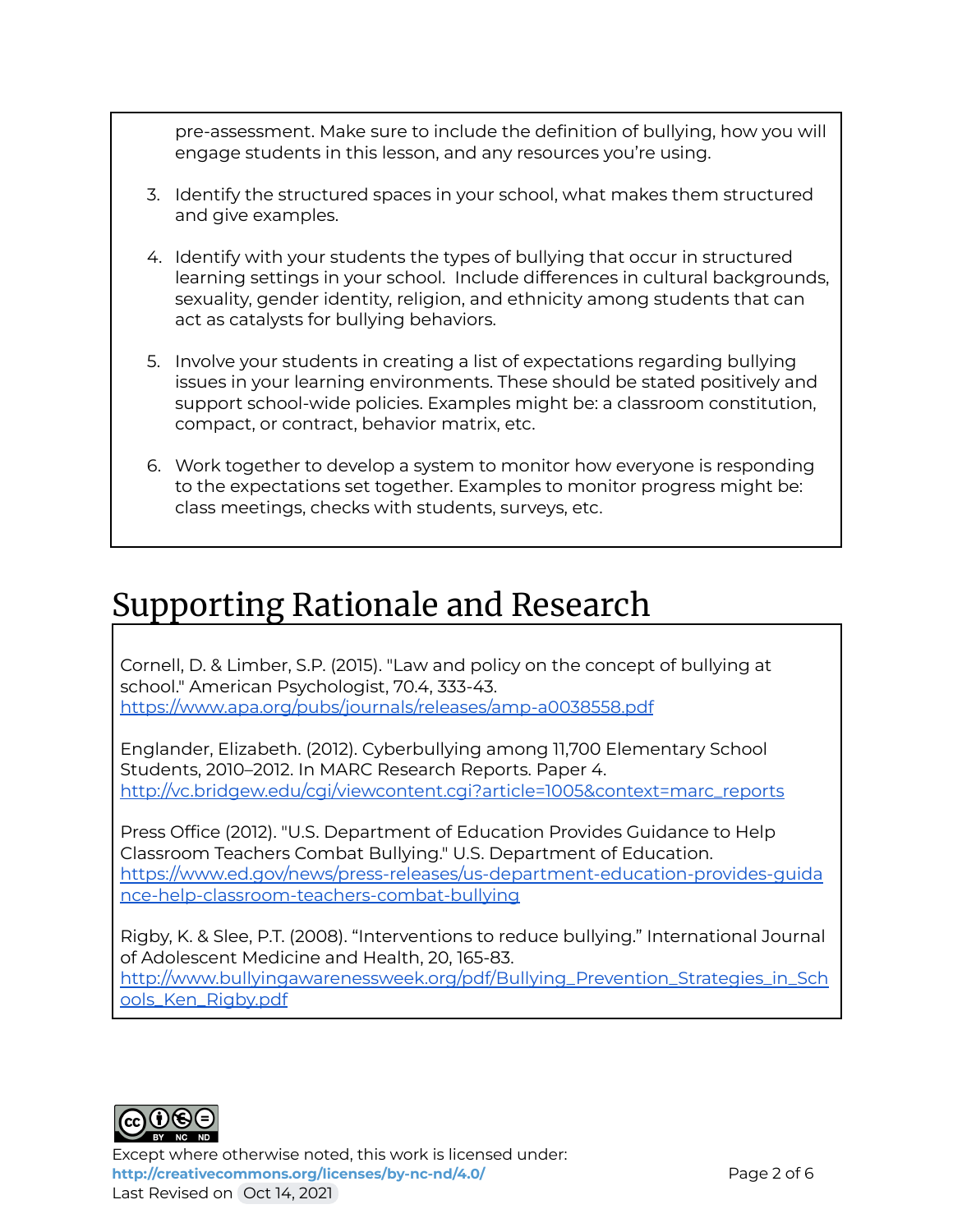### Resources

Bully Free [Pledge](https://neaedjustice.org/facing-hate-and-bias/)

Website [Resource](http://www.bullyfree.com/free-resources)

Keeping Schools Safe for [Everyone](http://www.brighthubeducation.com/classroom-management/128030-how-to-keep-schools-safe-for-everyone/)

[Bully-Proofing](http://www.educationworld.com/a_curr/shore/shore070.shtml) Your Classroom

Website [Resource](https://www.stopbullying.gov)

## Submission Guidelines & Evaluation Criteria

*To earn the micro-credential, you must receive a passing score in Parts 1 and 3, and be proficient for all components in Part 2.*

#### Part 1. Overview Questions (Provides Context)

#### **200 - 300 words**

*Please use the suggested word count as a guide to answer the following contextual questions. This will help our assessor understand your current context for working on this micro-credential.*

*Please do not include any information that will make you identifiable to your reviewers.*

Describe the context of your class. What background information is important to know to understand the context of your classroom? Consider things such as grade level, subject area, any relevant cultural information, and special considerations regarding student characteristics. Be mindful not to reveal anything confidential about a student.

- 1. Why did you choose to complete this microcredential?
- 2. What structured space(s) are you focusing on in this microcredential and why?
- 3. What are the characteristics of your school and class and what do you hope to accomplish or learn through completing the lessons?



Except where otherwise noted, this work is licensed under: <http://creativecommons.org/licenses/by-nc-nd/4.0/> **Page 3 of 6** Last Revised on Oct 14, 2021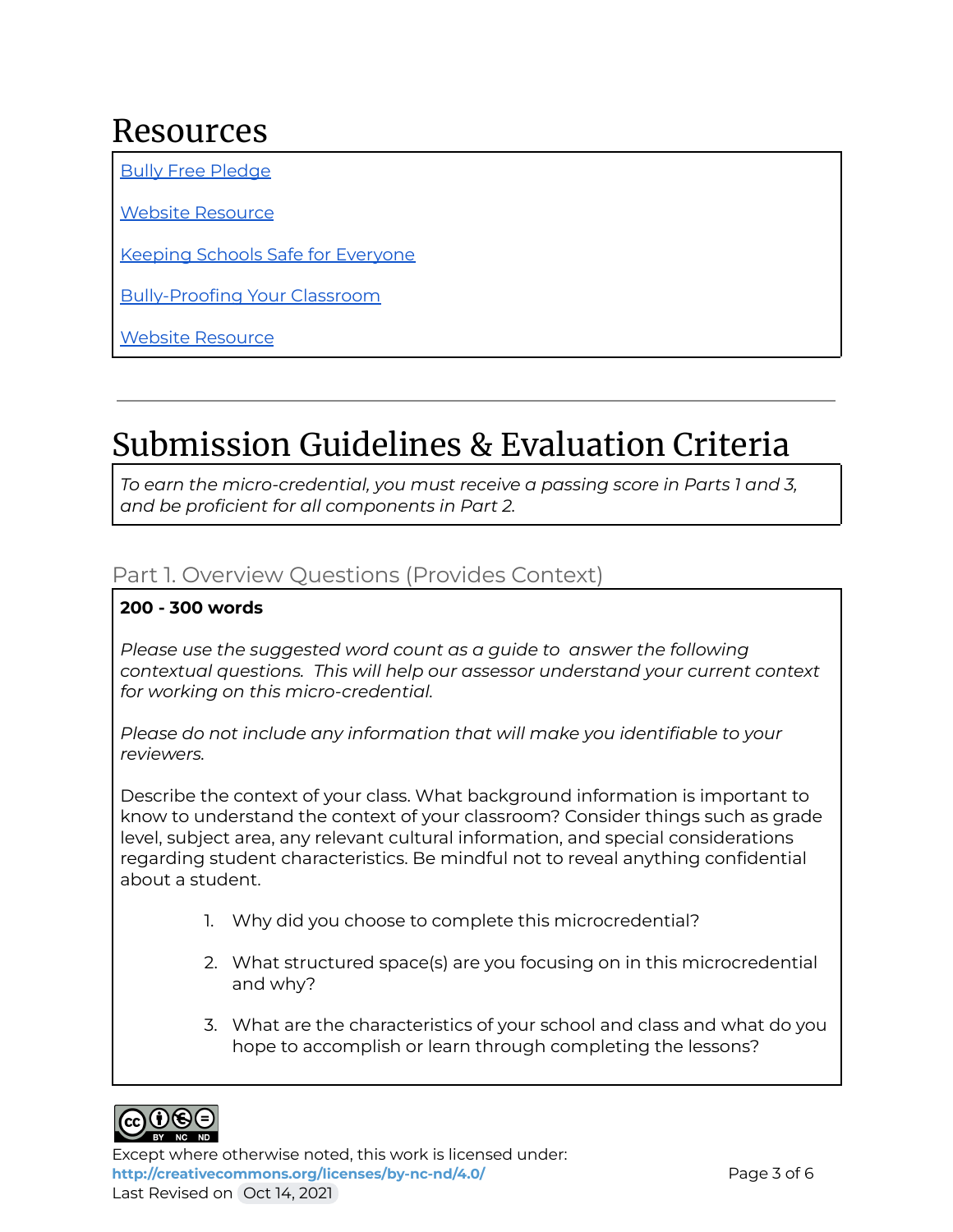**Passing:** Response provides reasonable and accurate information that justifies the reason for choosing this micro-credential to address specific needs of both the teacher and the student. A learning goal that describes what they hope to gain from earning this micro-credential needs to be clearly stated.

#### Part 2. Work Examples/Artifacts/Evidence

To earn this micro-credentials please submit the following [add number of artifacts here] artifacts as evidence of your learning.

*\*Please do not include any information that will make you or your students identifiable to your reviewers.*

Please note: The preferred format for artifacts is PDF

**Artifact 1: Pre-assessment:** Choose or create a developmentally appropriate pre-assessment to gather information about your students and bullying. This should include definitions, kinds of bullying, examples, and more. Address why you chose this pre-assessment.

**Artifact 2: Agreement:** Craft an agreement specifying what structured environments you and your students are working in. With your group of students, create a document that outlines how to minimize bullying, what to do if bullied, and how to address bullying after it occurs. Submit a picture or document that shows the agreement you and your students created. Should contain at least 5 behaviors that will change due to this microcredential work.

**Artifact 3: Progress Monitoring:** Submit an artifact that demonstrates how you are monitoring the progress of your agreement. This could be a video link of a small group meeting or class meeting, a survey with student samples, etc. This should be 3-6 weeks after the agreement has been created.

#### Part 2. Rubric

|                                                 | <b>Proficient</b>                                                                          | <b>Basic</b>                                                                               | <b>Developing</b>                                                                                                                       |
|-------------------------------------------------|--------------------------------------------------------------------------------------------|--------------------------------------------------------------------------------------------|-----------------------------------------------------------------------------------------------------------------------------------------|
| <b>Artifact 1:</b><br><b>Pre-Assess</b><br>ment | Pre-assessment is<br>developmentally<br>appropriate and<br>gathers data about<br>bullying. | Pre-assessment is<br>developmentally<br>appropriate and<br>gathers data about<br>bullying. | Pre-assessment is not<br>developmentally<br>appropriate or is not<br>relevant to bullying.<br>No justification of<br>choice is present. |



Except where otherwise noted, this work is licensed under: <http://creativecommons.org/licenses/by-nc-nd/4.0/><br>
Page 4 of 6 Last Revised on Oct 14, 2021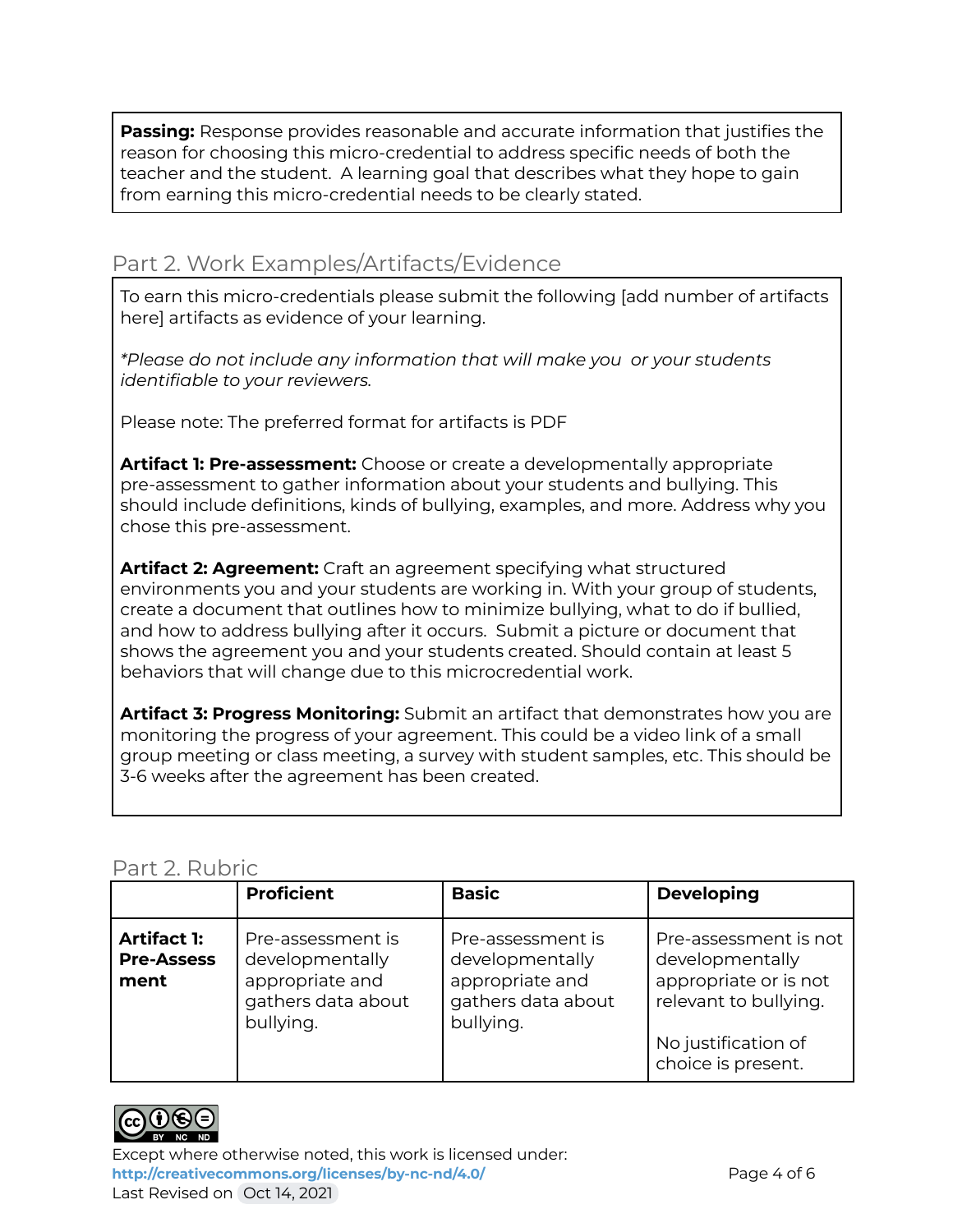|                                                            | Includes justification<br>of choice.                                                                                                                                                                      | No justification of<br>choice is present.                                                                                                                                                                                                       |                                                                                          |
|------------------------------------------------------------|-----------------------------------------------------------------------------------------------------------------------------------------------------------------------------------------------------------|-------------------------------------------------------------------------------------------------------------------------------------------------------------------------------------------------------------------------------------------------|------------------------------------------------------------------------------------------|
| <b>Artifact 2:</b><br><b>Agreement</b>                     | Includes the<br>structured<br>environments listed.<br>There are specific<br>examples of how to<br>address bullying and<br>what to do after it<br>occurs.<br>At least five<br>expectations are<br>present. | Includes locations,<br>but may not be<br>specific to a<br>structured<br>environment or the<br>behaviors may not<br>address ways to<br>minimize bullying or<br>what to do during<br>and after.<br>Less than five<br>expectations are<br>present. | No expectations are<br>present or structured<br>locations are not<br>specifically named. |
| <b>Artifact 3:</b><br><b>Progress</b><br><b>Monitoring</b> | Data shows authentic<br>student reflection in<br>regards to the<br>agreement.                                                                                                                             | Data is unclear                                                                                                                                                                                                                                 | Data not present.                                                                        |

#### Part 3 Reflection

#### **550 - 650 words**

Use the word count as a guide to write a personal reflection about your work on this micro-credential. For tips on writing a good reflection review the following resource:

#### How Do I Write a Good Personal [Reflection?](https://isthismystory.com/learning/how-do-i-write-a-good-personal-reflection/)

Please discuss the following points in your reflection:

- What surprised you about the pre-assessment? What did not surprise you?
- How did completing these learning opportunities change your perceptions about bullying within structured learning spaces in your school?
- In what ways will you change how you handle bullying in your classroom thanks to your experiences during this activity? Explain why.
- How will you inspire students to explore, respect, and embrace differences between and among students since a focus on differences can often precipitate bullying?



Except where otherwise noted, this work is licensed under: <http://creativecommons.org/licenses/by-nc-nd/4.0/><br>
Page 5 of 6 Last Revised on Oct 14, 2021